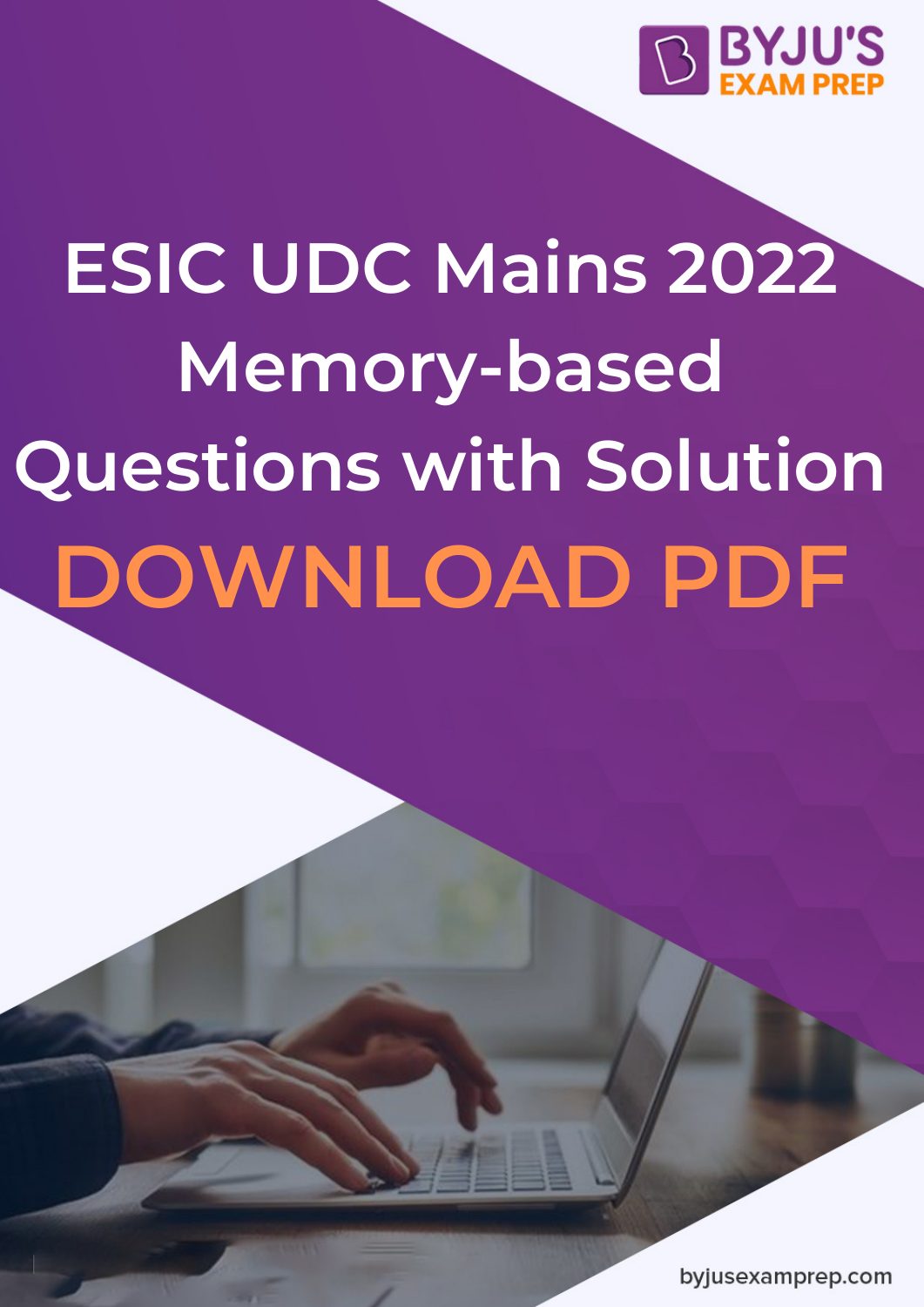

**Directions:** Study the following information carefully and answer the given question.

The given below table shows the number of job applicants for five companies-A, B, C, D and E in a particular year. It also shows the ratio of the number of applicants qualified to those who were disqualified.

| Company | Number of<br>applicants | <b>Number of qualified</b><br>applicants: Number of<br>disqualified applicants |
|---------|-------------------------|--------------------------------------------------------------------------------|
|         | 4000                    | 5:11                                                                           |
|         | 2000                    | 1:4                                                                            |
|         | 3600                    | 3:5                                                                            |
|         | 4500                    | 2:7                                                                            |
|         | 2800                    | っ. ィ                                                                           |

#### 1.

What is the difference between the number of disqualified applicants in company C and the number of qualified applicants in company D?

A. 960

- B. 1440
- C. 1120
- D. 1080
- E. 1250

2.What is the total number of applicants qualified in all five companies together?

- A. 4900
- B. 5200
- C. 5350
- D. 5100
- E. 5620

3.The number of disqualified applicants in companies B and C together is what percent of the number of applicants in company A?

- A. 96.25%
- B. 112.5%
- C. 87.5%
- D. 125%
- E. 92.75%



4.If the ratio of the number of males to females in applicants qualified in company E is 7 : 8 and the ratio of the number of males to females in applicants qualified in company A is 14 : 11, find the total number of female applicants qualified in companies A and E.

- A. 1208
- B. 1230
- C. 1065
- D. 1190
- E. 1045

Direction:Study the following information carefully and answer the given questions.

There are certain number of people sitting in a linear row and are facing north direction. Three people sit between C and B . J sits to the immediate right of B . Two people sit between J and F who sits second to the right of A . The number of people sit between B and A is same as the number of people sit between F and E . E sits at one of the extreme ends. Three people sit between C and D . N sits exactly between C and B but doesn't sit at ninth position form the right end. G sits seventh to the right of N. G sits at fourth position from one of the extreme ends.

5. Who sits to the immediate right of J?

- A. C
- B. N
- C. D
- D. G
- E. None of these

6.How many people sit to the right of B?

A. Twelve

**SBI & IBPS 2022** A Sure Shot Success batch (Batch 6)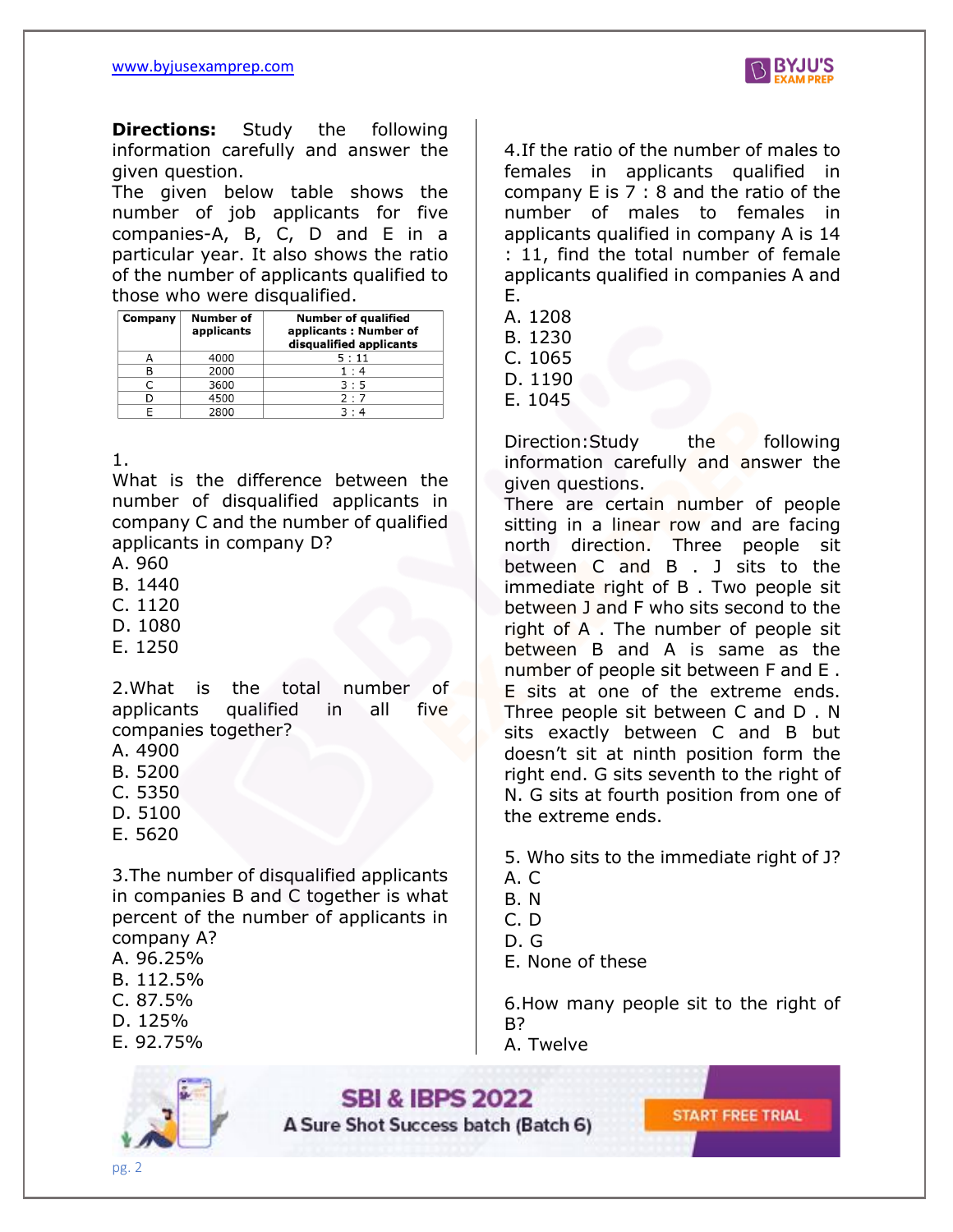

- B. None
- C. Nine
- D. Ten
- E. Six

7.Who sits third to the left of J?

- A. F
- B. A
- C. E
- D. G
- E. None of these

**Direction:** In the following question, a sentence is given with a blank to be filled in with appropriate word(s). Five alternatives are suggested for the question. Choose the correct alternative out of the five.

8. He has decided to bis grandmother on his way to office.

- A. Call up
- B. Call over
- C. Call on
- D. Call after
- E. Calling bell

**Direction:** Out of the statements given below, one statement may be grammatically and contextually correct. Choose the correct statement as your answer. If all the statements are correct, choose E, i.e. 'All are correct'.

9.

If all the statements are correct, choose E, i.e. 'All are correct'.

A. The students are excite about going on the field trip.

B. Everyone is rushing home before the rain starts pouring again.

C. With temperatures soaring the heat has becoming unbearable recently.

D. None are correct

E. All are correct

10.If all the statements are correct, choose E, i.e. 'All are correct'.

A. The teacher was seen moving across the ground quick because she was late for the class.

B. He swallowed his food whole, as if he had been starving for days!

C. The students had decorated the hall beautiful for the prom.

D. None are correct

E. All are correct

11.Who among the following was elected and sworn in as the 6th President of Ukraine in April-May 2019?

- A. Stepan Kubiv
- B. Oleksandr Turchynov
- C. Volodymyr Zelensky
- D. Petro Poroshenko
- E. None of the above

12.What is the theme of the World Water Day 2022?

A. Groundwater, Making the Invisible Visible

B. Valuing Groundwater

C. Conserving Ground Water

D. Saving Drinking Water

E. Water, Climate Change and Sustainable Development

13.World Economic Outlook report is published by

A. World Bank

B. World Economic Forum

- C. International Monetary Fund
- D. World Trade Organization
- E. None of the above

14.Former Chief Justice of India (CJI) Ramesh Chandra Lahoti passed away at the age of 81, Justice Ramesh Chandra Lahoti was the –

- A. 30<sup>th</sup> Chief Justice of India
- B. 33rd Chief Justice of India



**SBI & IBPS 2022**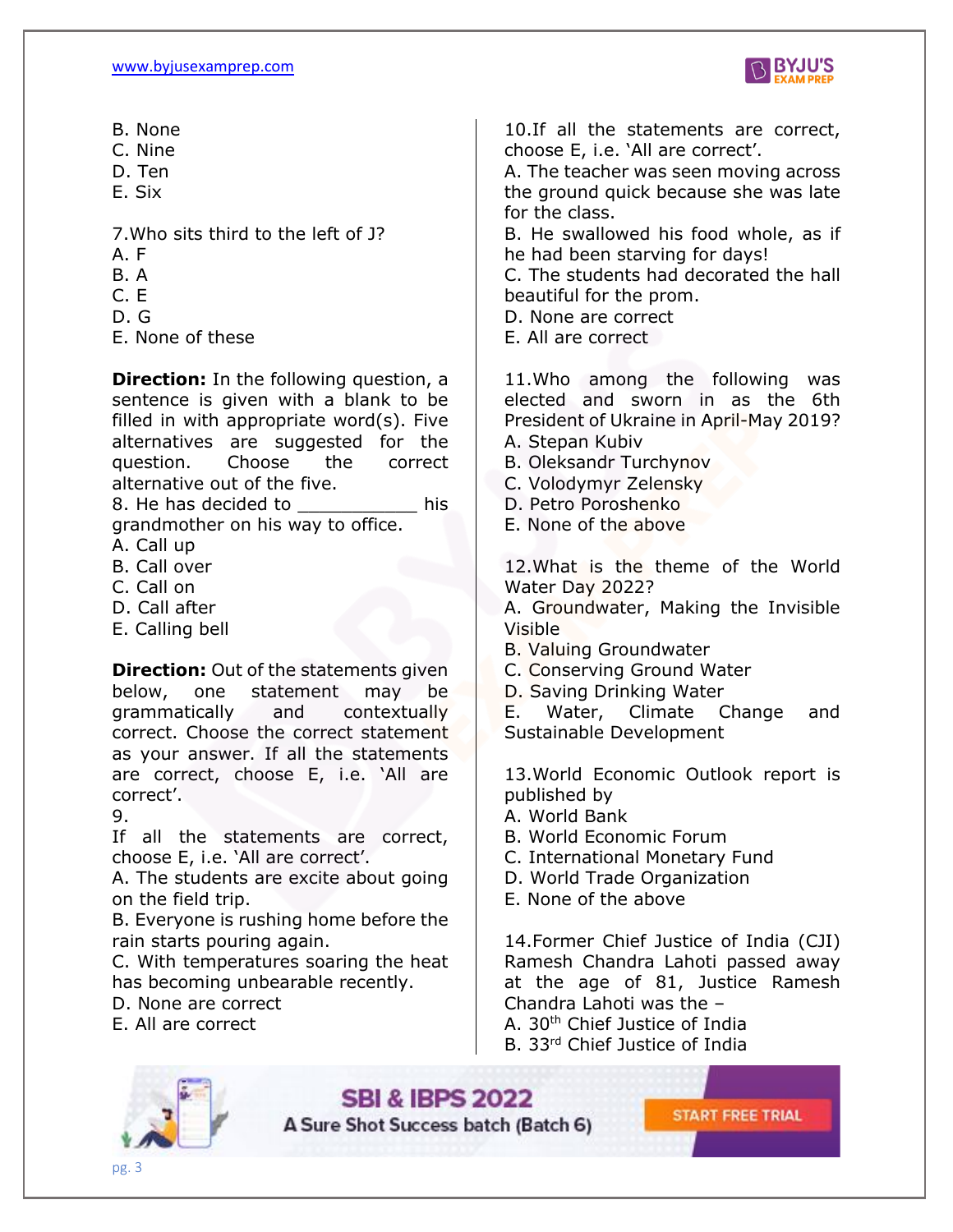

C. 35th Chief Justice of India D. 37<sup>th</sup> Chief Justice of India E. None of the above/More than one of the above

15.The World Health Day is a global health awareness day celebrated every year on which date?

A. 5<sup>th</sup> April

- B. 6<sup>th</sup> April
- C. 7<sup>th</sup> April
- D. 8<sup>th</sup> April
- E. 9<sup>th</sup> April

16.The judges of a High Court are appointed by the:

- A. President
- B. Governor of the concerned state

C. Chief Justice of the concerned High Court

- D. Chief Justice of India
- E. Prime Minister

17.In March 2022, who has been appointed as the new Secretary-General of NATO?

- A. Alessandro Minuto-Rizzo
- B. Anders Fogh Rasmussen
- C. Jaap de Hoop Scheffer
- D. Anders Fogh Rasmussen
- E. Jens Stoltenberg
- 18.Who is the chairman of SEBI?
- A. Madhabi Puri Buch
- B. Rekha Sharma
- C. Ram Shankar Katheria
- D. K.V Chaudhary
- E. None of these

19.March 2022, Ashleigh Barty announced her retirement from Tennis at 25. She belongs to which county?

- A. Spain
- B. USA
- C. Australia



D. New Zealand

E. Russia

20.'Ekuverin' is a Joint Military Exercise between Indian army and military forces of which country?

- A. Sri Lanka
- B. Mauritius
- C. Maldives
- D. Thailand
- E. Singapore

21.The third edition of the joint training exercise EX-DUSTLIK is being conducted between the Indian Army and which country's army?

- A. Mongolia
- B. Myanmar
- C. Vietnam
- D. Uzbekistan

22.The 2022 edition of ICC Women's World was organized in which country? A. England

- B. South Africa
- C. West Indies
- D. New Zealand
- E. Pakistan

23.What is India's rank in the International Intellectual Property Index 2022, compiled by US Chambers of Commerce?

- A.  $36<sup>th</sup>$
- B.  $42<sup>nd</sup>$
- C. 43rd
- D. 45th
- $E.48<sup>th</sup>$

24.Who is the author of the book titled ''How to Prevent the Next Pandemic'?

- A. Mark Zuckerberg
- B. Tim Cook
- C. Elon Musk
- D. Bill Gates

**SBI & IBPS 2022** A Sure Shot Success batch (Batch 6)

**START FREE TRIAL**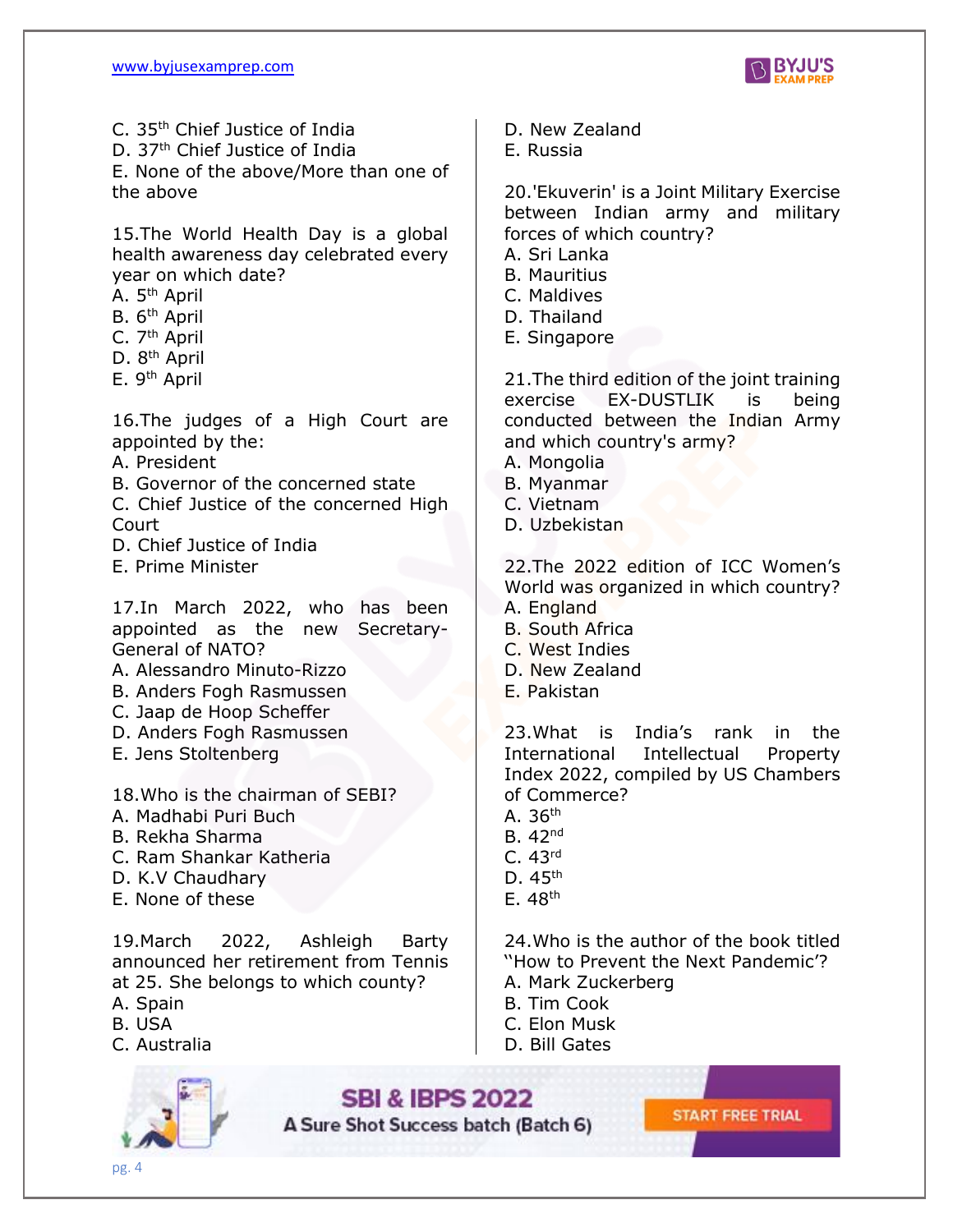

E. Steve Jobs

25.According to the second advance estimates of national income released by the National Statistical Office (NSO), what would be the India's GDP growth rate in FY 2021-22?

- A. 7 .8%
- B. 8.2%
- C. 8.9%
- D. 9.2%
- E. 9.7%

26.The Financial Literacy Week is an initiative by:

- A. State Bank of India
- B. Central Government
- C. Punjab National Bank
- D. Reserve Bank of India
- E. Ministry of Finance

27.What does 'M' stands for in MPC?

- A. Money
- B. Monetary
- C. Measure
- D. Mechanism
- E. Mercantile

28.Bihar Day (Bihar Diwas) is observed every year on

- A. 11<sup>th</sup> March
- B. 14<sup>th</sup> March
- C. 22<sup>nd</sup> March
- D. 25<sup>th</sup> March
- E.  $27<sup>th</sup>$  March

29.Which film has been adjudged as the 'Best Picture Award' at the 94th Academy Awards (Oscar Awards) 2022? A. CODA

- B. BELFAST
- C. DON'T LOOK UP
- D. DRIVE MY CAR
- E. DUNE



30.Minicoy islands is associated with which union territories?

A. Andaman Islands

- B. Lakshadweep
- C. Daman and Diu
- D. Nicobar Islands
- E. None of the above

31."Wrist Assured: An Autobiography" is an autobiography of which former Indian cricketer?

- A. Kapil Dev
- B. Sunil Gavaskar
- C. Saurav Ganguli
- D. G.R. Viswanath
- E. Madan Lal

32.Who is the Brand Ambassador of My11Circle fantasy gaming platform? A. Rishabh Pant and Ravindra Jadeja

- B. Rohit Sharma and Jaspreet Bumrah
- C. Shubman Gill and Ruturaj Gaikwad
- D. Virat Kohli and Shikhar Dhawan
- E. Prithavi shaw and Yshashavi Jaiswal

33.Which film has been adjudged as the Film of the Year at Dadasaheb Phalke International Film Festival Awards 2022?

- A. Pushpa: The Rise
- B. Shershaah
- C. 83
- D. The Kashmir Files
- E. RRR

34.Animal ambulance has been launched by which organisation?

- A. Red Cross Society
- B. Blue Cross of India and Four Paws
- C. Amnesty International
- D. People for Animals

E. World Organisation for Animal Health

**SBI & IBPS 2022** A Sure Shot Success batch (Batch 6)

**START FREE TRIAL**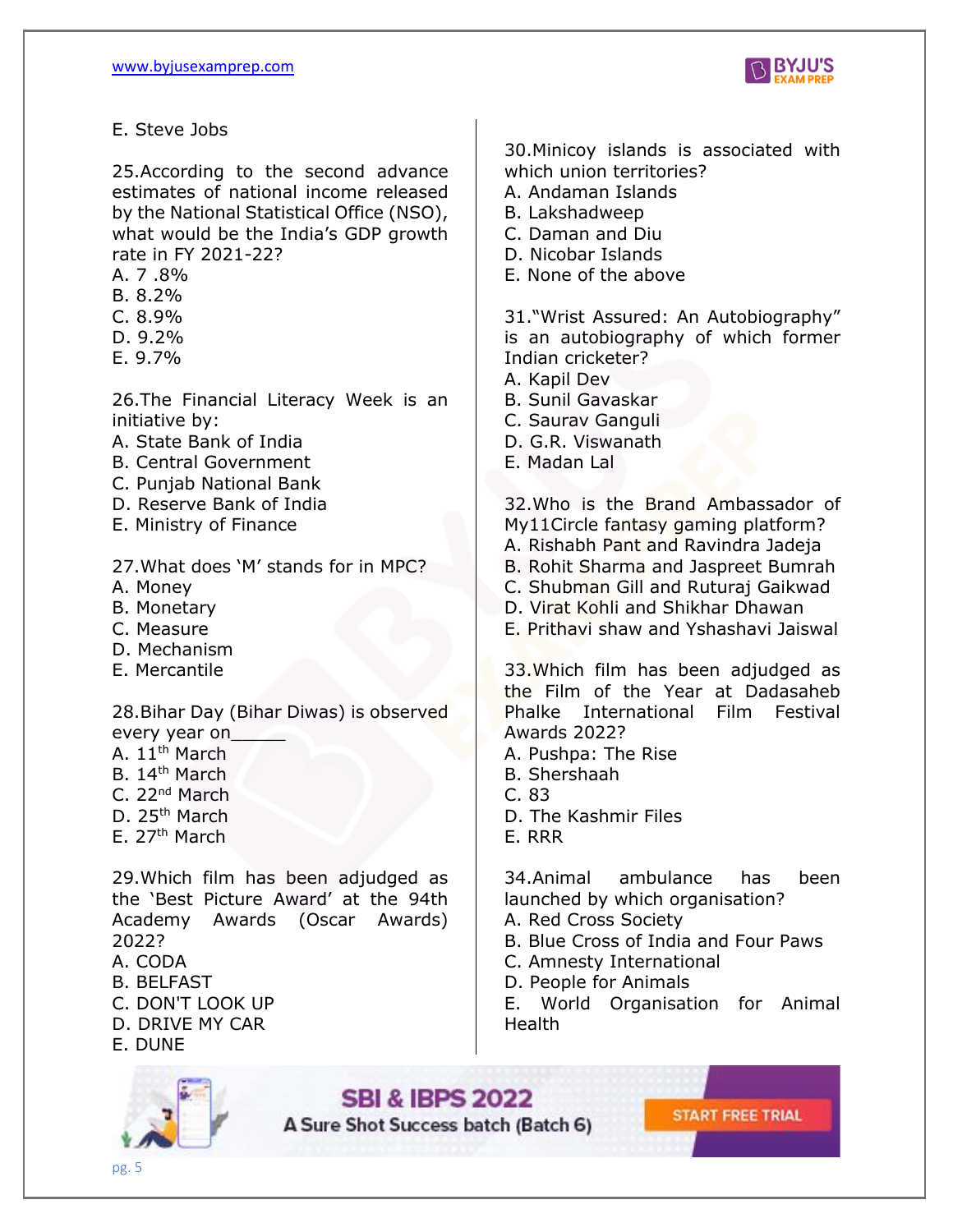

35.Name the mobile app launched by the Delhi Government to promote tourism?

- A. Dekho Apni Dilli
- B. Dilli Desh ki Dhadkan
- C. Adbhut Dilli
- D. Dekho Meri Dilli
- E. None of the above

36.Dicommissioned Indian naval ship (INS) Khukri planned to be converted into a museum in which place \_\_\_\_\_\_.

A. Vishakhapatnam

B. Diu

- C. Port Blair
- D. Goa
- E. Mumbai

37.Vida electeic vehicle launched by which company?

- A. Bajaj Auto
- B. Hyundai
- C. Hero MotoCorp
- D. TVS Motor
- E. Yamaha

38.Namdapha national park shares boundary with which country?

- A. Bhutan
- B. Nepal
- C. Myanmar
- D. China
- E. Sri Lanka

39.Bharat Broadband Network Limited (BBNL) will be merged with which company?

- A. MTNL
- B. Reliance Jio
- C. BSNL
- D. Airtel
- E. Vodafone Idea

40.Which country topped in the World Happiness Index 2021?

- A. Ireland
- B. Finland
- C. Ice Land
- D. Norway
- E. New Zealand

41.Name the Mobile Applicatrtion launched by the Ministry of Home Affairs to ease the visa application process for foreigners? A. Su-Swagatam

- B. Shubh Agaman
- C. Easy Arrival
- D. Sugam Agam
- E. None of the above

42.1.6 petaflops Param Shakti supercomputer inaugurated at

- A. IIT Kanpur
- B. IIT Roorkee
- C. IIT Kharagpur
- D. IIT Bombay
- E. IIT Delhi



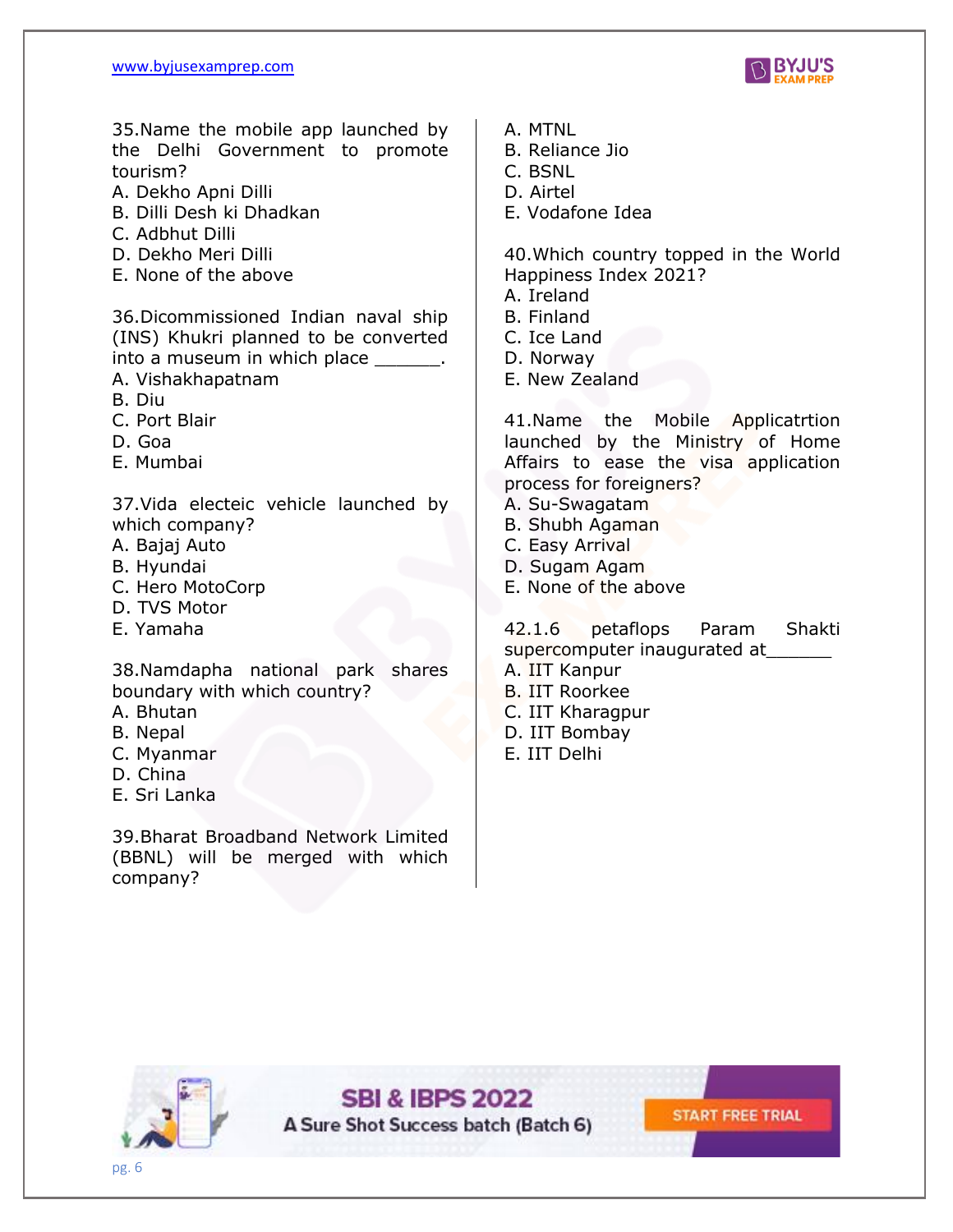

 $#$ ##ANSWERS###

#### 1. Ans. E.

| Company | Number of<br>applicants | Number of<br>qualified<br>applicants | Number of<br>disqualified<br>applicants |
|---------|-------------------------|--------------------------------------|-----------------------------------------|
| А       | 4000                    | 1250                                 | 2750                                    |
| в       | 2000                    | 400                                  | 1600                                    |
| C       | 3600                    | 1350                                 | 2250                                    |
|         | 4500                    | 1000                                 | 3500                                    |
|         | 2800                    | 1200                                 | 1600                                    |

Required difference =  $2250 - 1000 =$ 1250

#### 2. Ans. B.

| Company | Number of<br>applicants | Number of<br>qualified<br>applicants | Number of<br>disqualified<br>applicants |
|---------|-------------------------|--------------------------------------|-----------------------------------------|
| А       | 4000                    | 1250                                 | 2750                                    |
| в       | 2000                    | 400                                  | 1600                                    |
| C       | 3600                    | 1350                                 | 2250                                    |
| D       | 4500                    | 1000                                 | 3500                                    |
|         | 2800                    | 1200                                 | 1600                                    |

The total number of applicants qualified in all five companies together  $= 1250$  $+ 400 + 1350 + 1000 + 1200 = 5200$ 3. Ans. A.

| Company | Number of<br>applicants | Number of<br>qualified<br>applicants | Number of<br>disqualified<br>applicants |
|---------|-------------------------|--------------------------------------|-----------------------------------------|
|         | 4000                    | 1250                                 | 2750                                    |
| B       | 2000                    | 400                                  | 1600                                    |
|         | 3600                    | 1350                                 | 2250                                    |
|         | 4500                    | 1000                                 | 3500                                    |
|         | 2800                    | 1200                                 | 1600                                    |

Number of disqualified applicants in companies B and C together =  $1600 +$  $2250 = 3850$ 

3850

Required percentage =  $4000 \times 100$  = 96.25%

#### 4. Ans. D.

| Company | Number of<br>applicants | Number of<br>qualified<br>applicants | Number of<br>disqualified<br>applicants |
|---------|-------------------------|--------------------------------------|-----------------------------------------|
| А       | 4000                    | 1250                                 | 2750                                    |
| В       | 2000                    | 400                                  | 1600                                    |
| С       | 3600                    | 1350                                 | 2250                                    |
| D       | 4500                    | 1000                                 | 3500                                    |
|         | 2800                    | 1200                                 | 1600                                    |

Number of female applicants qualified in company  $E = 15 \times 1200 = 640$ 

Number of female applicants qualified 11

in company  $A = 25 \times 1250 = 550$ 



Required total =  $640 + 550 = 1190$ 5. Ans. B.





7. Ans. A.



8. Ans. C.

#### **The correct answer is option C.**

The blank needs to be filled with an appropriate phrasal verb that denotes that the person had decided to visit his grandmother. 'Call on' is a phrasal verb used to denote paying a visit to someone. Thus, option C is the correct answer.

9. Ans. B.

#### **The correct answer is option B.**

In sentence A, the error lies in the wrong form of the verb used. The correct phrase will be 'are excited' to denote simple present tense.

In sentence C the error lies in using 'has becoming', which needs to be replaced with 'has become' to denote the present perfect tense.

#### 10. Ans. B.

#### **The correct answer is option B.**

The error in sentences A and C lies in using adjectives to modify verbs. Adjectives modify nouns/pronouns while verbs, adjectives and adverbs are modified by adverbs. Thus, in sentence A, 'quick' needs to be replaced with 'quickly' to modify 'moving'; and in sentence C 'beautiful' needs to be

**START FREE TRIAL** 

**SBI & IBPS 2022** A Sure Shot Success batch (Batch 6)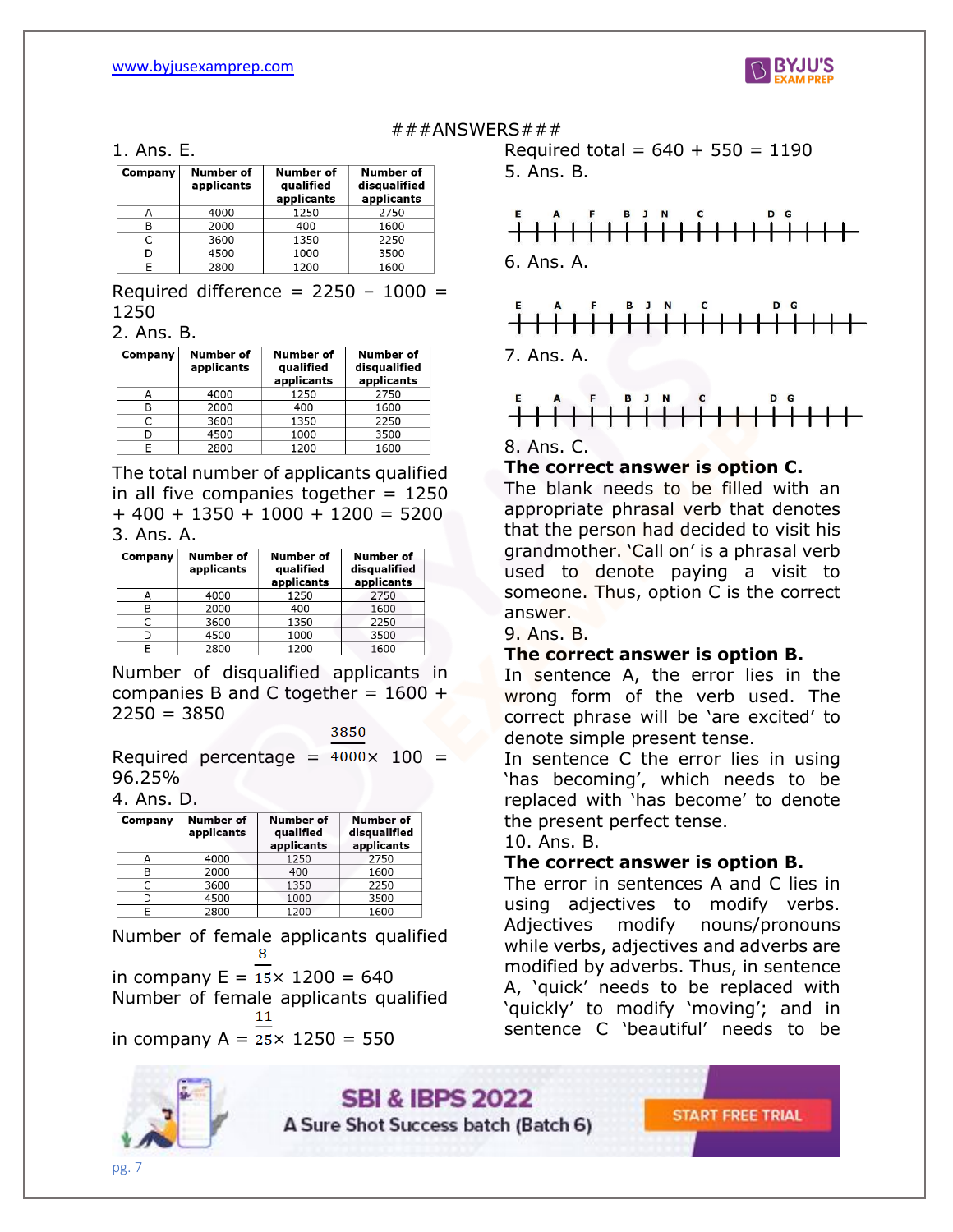

replaced with 'beautifully' to better modify 'decorated'.

11. Ans. C.

• **Volodymyr Zelensky** is serving as the 6th president of Ukraine since May 2019.

• The president of Ukraine is the Ukrainian head of state.

• The president is directly elected by the citizens of Ukraine for a five-year term of office.

12. Ans. A.

• World Water Day is observed every year on 22nd March to highlight the importance of freshwater.

• World Water Day theme 2022: Groundwater, Making the Invisible Visible.

• Groundwater is water found underground in aquifers (geological formations of rocks, sands, gravels that hold water).

• World Water Day supports SDG 6 (water and sanitation for all by 2030).

• The day also saw the release of UN World Water Development Report (WWDR)

• It was celebrated for the first time in 1993.

13. Ans. C.

International Monetary Fund or IMF releases World Economic Outlook report twice in a year. It normally analyses global economic development for near and medium term. As per World Economic Outlook (WEO) Report (April, 2019), global economy is projected to grow at 3.3 per cent and 3.69 per cent in 2019 and 2020, respectively. In Asia, India and China continue to be the major growth drivers. As per the latest report, i.e., WEO, April, 2019, India has achieved a growth rate of 7.1 per cent in 2018, while China had a growth of 6.6 per cent.

14. Ans. C.

• Former Chief Justice of India (CJI) Ramesh Chandra Lahoti passed away at 81.

• Justice Lahoti was appointed the 35th CJI on June 1, 2004. He retired on November 1, 2005.

• He was a former independent director on the Board of directors of the Press Trust of India.

15. Ans. C.

\* The World Health Day is observed on 7 April as a global health awareness day. The day marks the establishment of the World Health Organization (WHO).

\* In 1948, the WHO held the First World Health Assembly. The Assembly decided to celebrate 7 April of each year, with effect from 1950, as the World Health Day.

\* World Health Day 2020 is dedicated to the nurses and midwives who are at the forefront and curing the people from COVID-19 infection.

\* The Theme of World Health Day 2020 is 'Support Nurses and Midwives'.

\* The WHO has named this year the 'International Year of the Nurse and the Midwife'. \*

16. Ans. A.

The chief justice of a High Court is appointed by the President after consultation with the chief justice of India and the governor of the state concerned. The judges of a high court are appointed by the President in consultation with chief justice of concerned high court and other senior judges.

17. Ans. E.

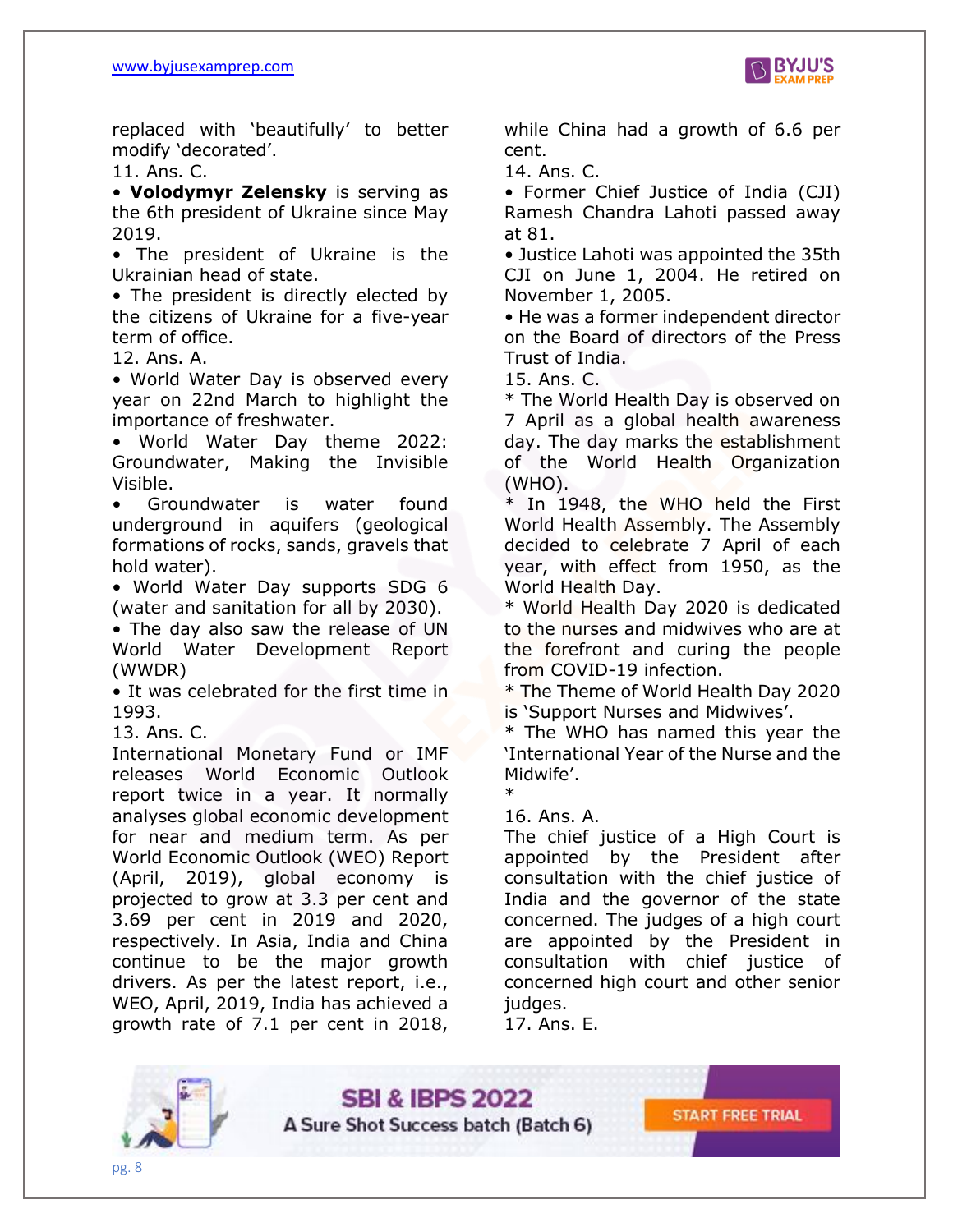

The term of present NATO Secretary-General Jens Stoltenberg has been extended for 1 year.

He is a former PM of Norway. He appointed for the NATO Secretary-General in October 2014.

This is the second time that his term has been extended.

18. Ans. A.

\* Currently, Madhabi Puri Buch is serving as the Chairman of SEBI.

\* He replaced **Ajay Tyagi.**

\* The Securities and Exchange Board of India(SEBI) is the regulator for the securities market in India.

\* It was established in **1988** and given statutory powers on **12th April 1992** through the **SEBI Act, 1992**.

19. Ans. C.

World number one Ashleigh Barty announced her retirement from the tennis world at the age of just 25.

She retires after winning three Grand Slam singles titles -- the French Open in 2019, Wimbledon in 2021 and the Australian Open this year.

20. Ans. C.

• The 11th edition of Exercise EKUVERIN between India and Maldives will be conducted at Kadhdhoo Island, Maldives.

• The exercise will enhance synergy and inter-operability between Armed Forces of both the nations in terms of understanding transnational terrorism both on land and at sea, conducting Counter-Terrorism and Counter-Insurgency Operations and sharing best military practices and experiences.

• Besides rigorous training, the joint military excercise will also include cultural and sports activities to enhance defence cooperation and bilateral relations.

• The exercise will go a long way in strengthening India's relations with Maldives amidst emerging security dynamics in the Indian Ocean Region.

• Last year, a ceremony was held at the foreign training node at Aundh military station where the armed forces of both countries conducted counter-terrorism drills as per the United Nations mandate.

21. Ans. D.

\* The 3 rd edition of joint training exercise between Indian and Uzbekistan armies, EX-DUSTLIK is being conducted at Yangiarik, Uzbekistan from 22 to 31 March 2022.

The Indian contingent which comprises a platoon strength of Grenadiers Regiment departed for the exercise area on 22 March 2022 to join the Uzbekistan Army contingent represented by troops of the North Western Military District.

\* The last edition of DUSTLIK was conducted in Ranikhet (Uttarakhand) in March 2021.

\* The joint exercise would focus on Counter Terrorism operations in semiurban terrain under a United Nations Mandate.

\* The Grenadiers battalion nominated for the exercise is one of the highly decorated battalions of Indian Army and has the unique distinction of participating in almost all the Pre and Post-Independence Operations. The unit has been awarded eight Pre-Independence Battle Honours. Post-Independence, it has earned theatre honour 'RAJASTHAN' in 1965 war and battle honour 'JARPAL' in 1971 war. 22. Ans. D.

• The 2022 edition of ICC Women's World has been kicked off with New Zealand Women taking on West Indies



**SBI & IBPS 2022**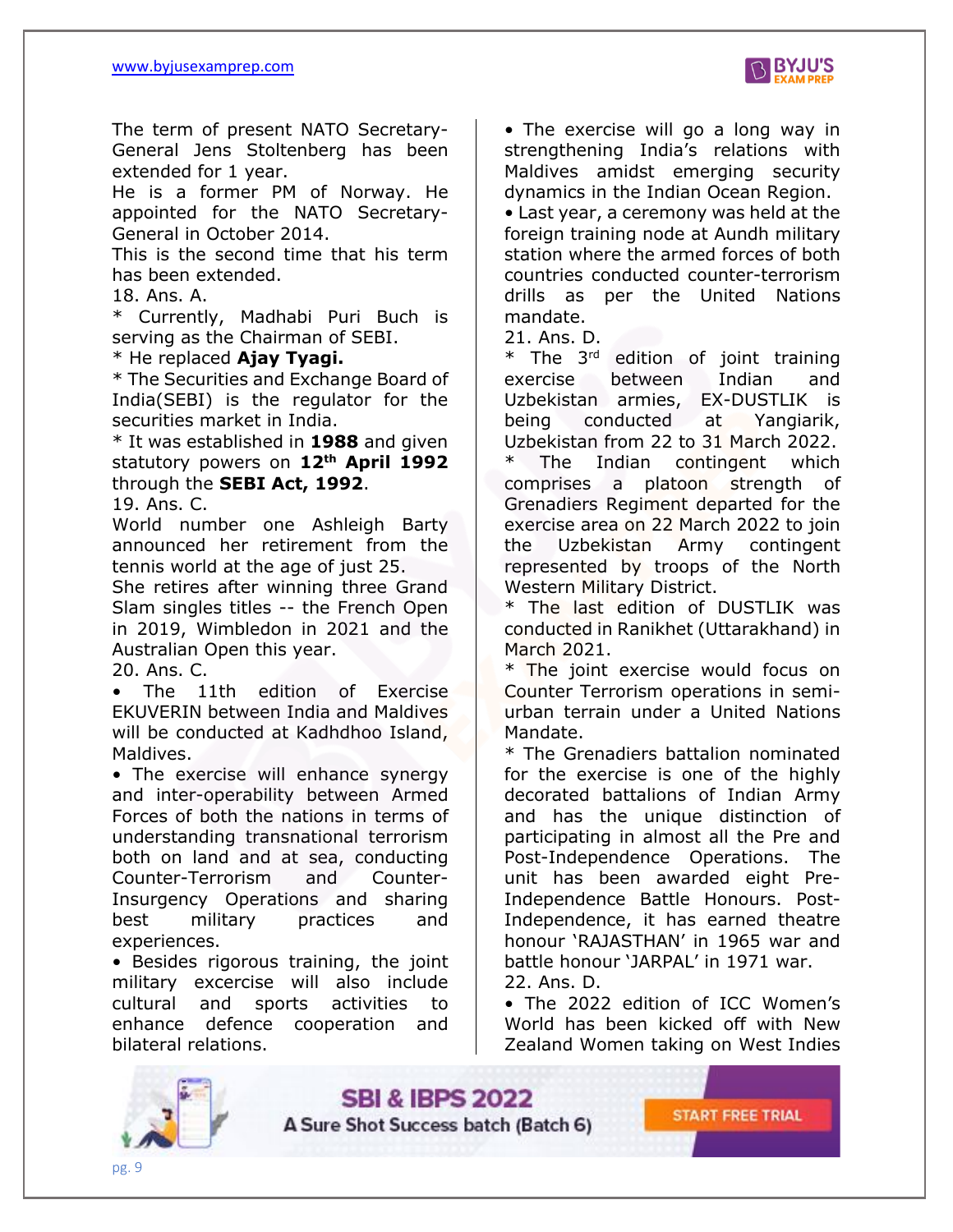

Women in the tournament opener at Bay Oval Stadium in Mount Maunganui.

• ICC Women's world cup will have a total of 8 teams: India, Pakistan, Australia, Bangladesh, New Zealand, South Africa, England, West Indies

• The tournament is being held in New Zealand

• It is being played in a round-robin format

• England defeated India in the previous edition of the ICC Women's World Cup in 2017.

23. Ans. C.

\* India has been ranked 43rd place in the 2022 International Intellectual property (IP) Index describing the function of the global IP system and identifying opportunities, among 55 countries

\* Overall score of India has increased from 38.40 percent (19.20 out of 50) in the ninth edition to 38.64 percent (19.32 out of 50) in the 10th edition

It is released by the Global Innovation Policy Center of the U.S. Chamber of Commerce

\* Top countries: the USA, followed by UK, Germany, Sweden, and France. 24. Ans. D.

• A book titled 'How to Prevent the Next Pandemic' authored by Technologist, business leader, philanthropist Bill Gates and will be published this year in May 2022.

• In the book Bill Gates has written about specific steps that can only stop future pandemics but, in the process, provide better health care for everyone around the world.

• Bill Gates' last book 'How to Avoid a Climate Disaster' was published in 2021.

25. Ans. C.

• Second advance national income estimates projected India's gross domestic product (GDP) to grow at 8.9% in 2021-22 instead of 9.2% estimated earlier, with year-on-year growth during October-December 2021, slipping to 5.4% from 8.5% in the previous quarter

• Gross Value-Added (GVA) is expected to grow by 8.3% this financial year, from 4.8% contraction in 2020-21.

• India's GDP shrunk 6.6% in 2020-21, with the first half of the year recording a sharp contraction.

26. Ans. D.

● **The Financial Literacy Week is an initiative by the Reserve Bank of India**.

● It was **observed from 8 February 2021 to 12 February 2021**.

● The **theme for 2021 Financial Literacy Week** is **Credit Discipline** and **Credit from Formal Institutions**.

● It is **one of the strategic objectives of the National Strategy for Financial Education 2020-2025**.

● **RBI** is **India's central bank** and **regulatory body under the jurisdiction of the Ministry of Finance**.

● It is **responsible for the issue** & **supply of the Indian rupee** and the **regulation of the Indian banking system**.

27. Ans. B.

\* MPC stands for - Monetary Policy Committee

\* The Monetary Policy Committee of India is a committee of the Reserve Bank of India that is responsible for fixing the benchmark interest rate in India.

The committee comprises of six members - three officials of the

**START FREE TRIAL** 



**SBI & IBPS 2022**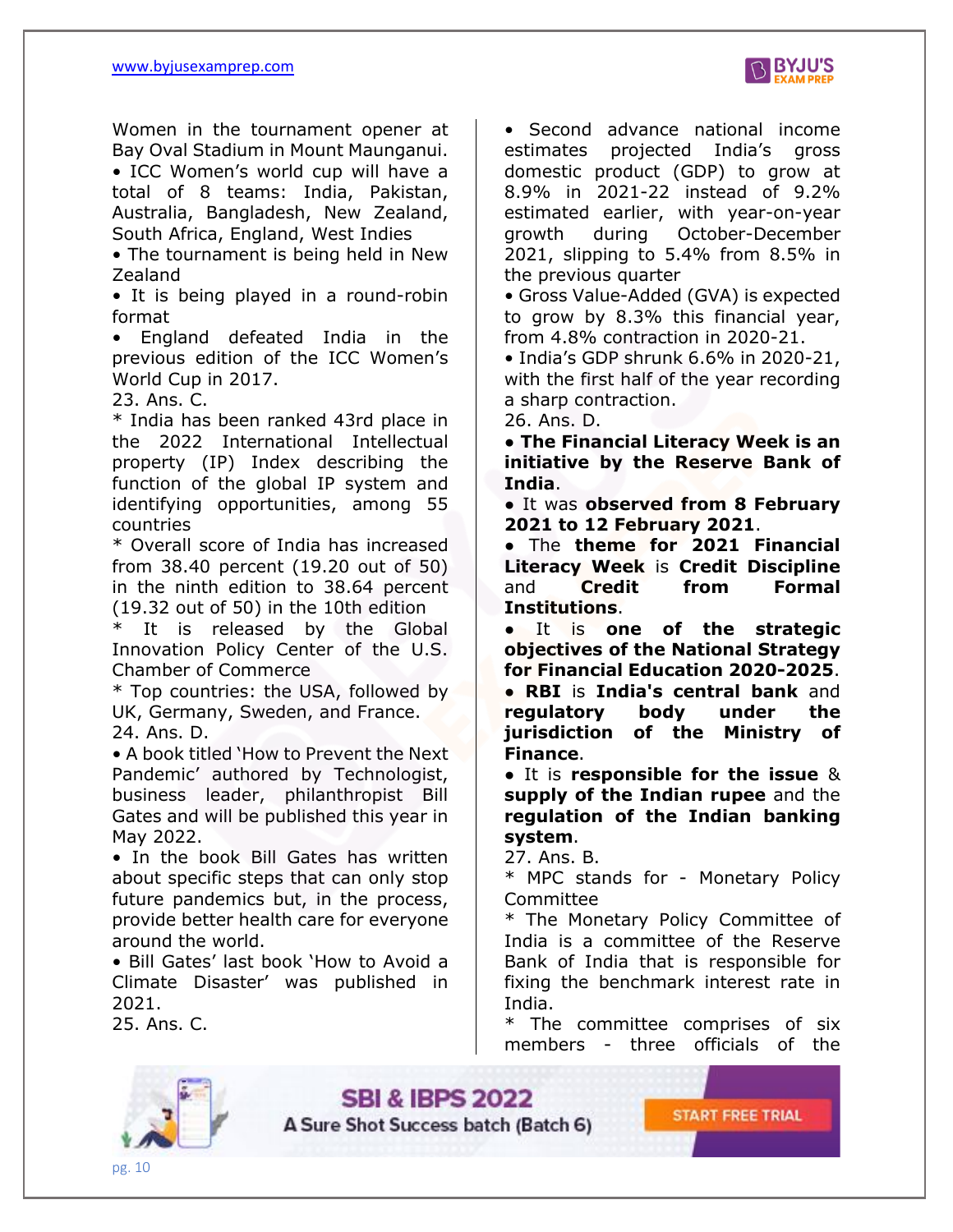

Reserve Bank of India and three external members nominated by the Government of India.

\* The Reserve Bank of India Act, 1934 (RBI Act) has been amended by the Finance Act, 2016, to provide for a statutory and institutionalized framework for a Monetary Policy Committee, for maintaining price stability, while keeping in mind the objective of growth.

#### 28. Ans. C.

\* The Bihar Diwas is celebrated every year on March 22.

\* The British Government in India at the time carved out the state of Bihar on March 22, 1912. The state was created from British India's Bengal Presidency.

\* Bihar, notably Patna, had begun to rise to prominence during the British rule in India, and had established itself as an important and strategic centre of scholarship and trade in the country.

\* Bihar was a part of the Bengal Presidency until 1912, when the province of Bihar and Orissa was established as a separate province.

\* Patna was designated as the new province's capital when the Bengal Presidency was partitioned.

#### 29. Ans. A.

\* Sian Heder's 'CODA' created history by becoming the first movie from a major streaming service to win an Oscar for best picture at the 94th Academy Awards, which was overshadowed by a bizarre unscripted moment when Will Smith came on stage and apparently punched presenter Chris Rock in the face. 30. Ans. B.

Lakshadweep, formerly (1956–73) Laccadive, Minicoy, and Amindivi Islands, union territory of India. It is a

group of some three dozen islands scattered over some 30,000 square miles (78,000 square km) of the Arabian Sea off the southwestern coast of India.

31. Ans. D.

"Wrist Assured: An Autobiography" has penned down by Former Indian cricket captain Gundappa Ranganatha Vishwanath and is co-authored by senior journalist R Kaushik. G.R Vishwanath has played Test Cricket for India between 1969 and 1986, made 91 appearances and scored more than 6000 runs in his cricketing career.

32. Ans. C.

Games24x7, an online skill gaming company, has appointed cricketers Shubman Gill and Ruturaj Gaikwad as its new brand ambassadors for its My11Circle fantasy gaming platform. Both the cricketers will feature in multimedia campaigns by the company spanning across TV, digital and social media platforms.

33. Ans. A.

The prestigious ceremony of Dadasaheb Phalke International Film Festival Awards 2022 was held on February 20. The event was held in Mumbai and the best performances from last year were honoured in the event this time. This year Dadasaheb Phalke International Film Festival Awards 2022 celebrated the opulence of Indian Cinema and also commemorated the 75 years of Independence or Azadi ka Amrit Mahotsav.

'Pushpa: The Rise', an action entertainer directed by Sukumar has been widely praised. Allu Arjun's blockbuster hit 'Pushpa: The Rise' has bagged 'Film of The Year' accolade at

**START FREE TRIAL** 



**SBI & IBPS 2022** 

A Sure Shot Success batch (Batch 6)

pg. 11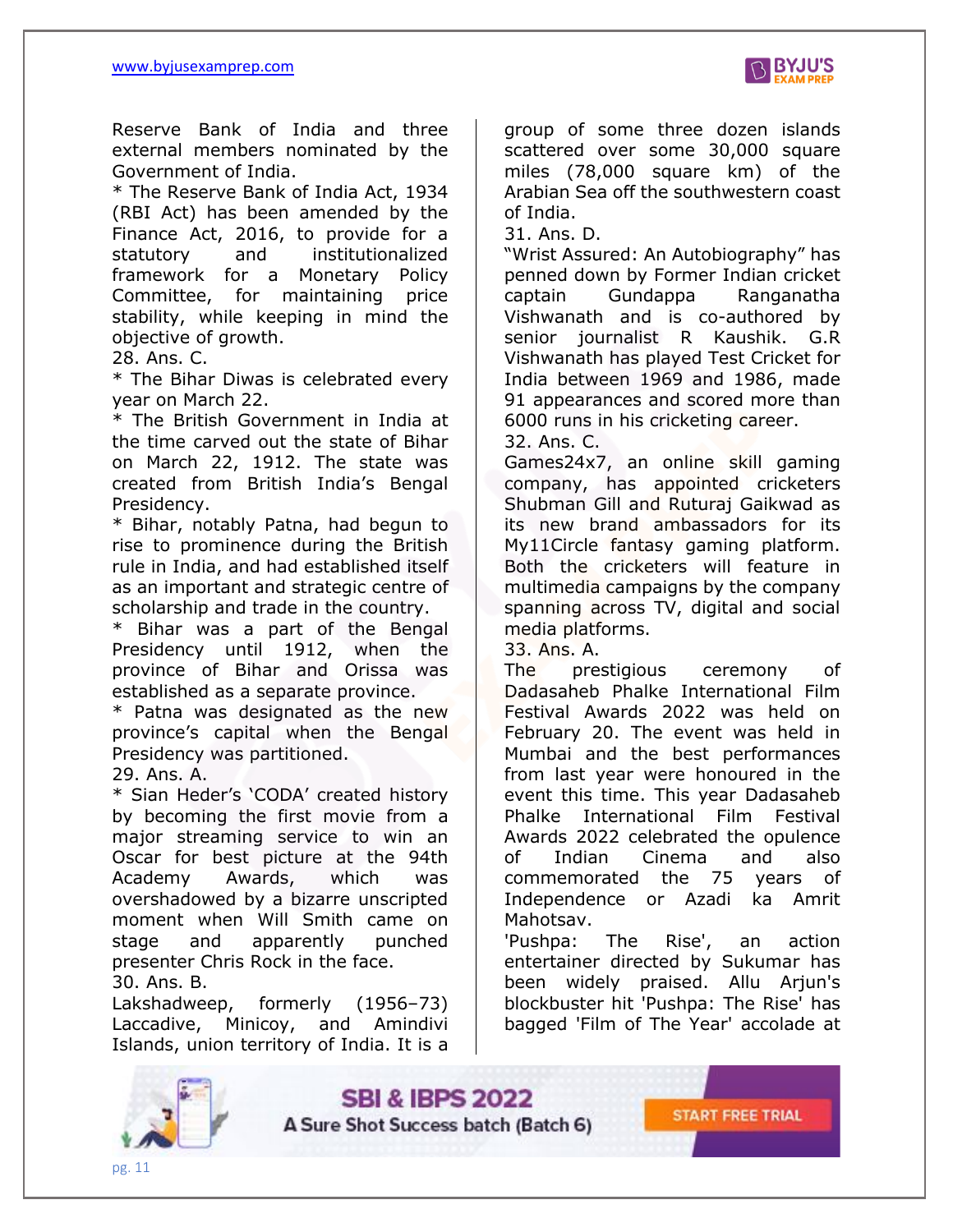

Dadasaheb Phalke International Film Festival Awards 2022.

34. Ans. B.

\* The Blue Cross of India, an animal welfare charity, has launched a "firstof-its-kind" ambulance for street animals in Chennai in collaboration with the international animal welfare organisation Four Paw.

\* Launched by Madras High Court Justice Dr Anitha Sumanth, the Stray Animal Care programme will be a "hospital on wheels" with an on-board veterinarian to provide on-site treatment to injured and sick street animals.

35. Ans. D.

\* On the occasion of World Tourism Day, Delhi Chief Minister Arvind Kejriwal has launched an app that contains comprehensive information about all the historic and tourist spots of the national capital.

\* The tourists who want to visit Delhi can now plan their tour by using the 'Dekho Mere Dilli' mobile app. They can plan their entire tour on one platform. They can even buy tickets for the places they want to visit in the national capital.

36. Ans. B.

\* The recently decommissioned Indian Naval Ship (INS) Khukri will soon be developed into a full-scale museum at Diu, the Union Territory off the southern tip of the Kathiawar Peninsula in southwestern Gujarat.

37. Ans. C.

Hero MotoCorp launches brand 'Vida' for its electric vehicle segment. Vida, powered by Hero, is a new identity for Hero Motocorp's emerging mobility solutions, including upcoming Electric Vehicles (EV).

38. Ans. C.

\* Namdapha, a National Park and Tiger Reserve, a true wilderness and enchanting beauty of lush green vegetation, impenetrable pristine and virgin forests covered an area of 1985.23 square kilometres having diverse flora and fauna lies in the international border between India and Myanmar (Burma) within Changlang District in the state of Arunachal Pradesh in the northeast India.

\* Namdapha National Park is located at a few kilometre away from Miao amidst misty blue hills along the turbulent Noa-Dihing river lies in the sprawling tropical rain forest. It was declared as Tiger Reserve by the Government in 1983.

39. Ans. C.

\* "BBNL is going to be merged in BSNL. This means that all of BharatNet work being done on an India basis will come to BSNL.

\* BBNL, a special purpose vehicle (SPV) of the Ministry of Communications, was incorporated in 2012 as a public sector unit.

\* It was handed over the task of implementing the BharatNet project, which was till then known as National Optical Fibre Network (NOFN).

40. Ans. B.

\* The World Happiness Report 2021, issued by the UN Sustainable Development Solutions Network, focuses on the effects of Covid-19 and how people all over the world have fared.

\* Finland has been ranked as the happiest country in the world. The Nordic nation is followed by Iceland, Denmark, Switzerland, The Netherlands, Sweden, Germany and Norway.



**SBI & IBPS 2022**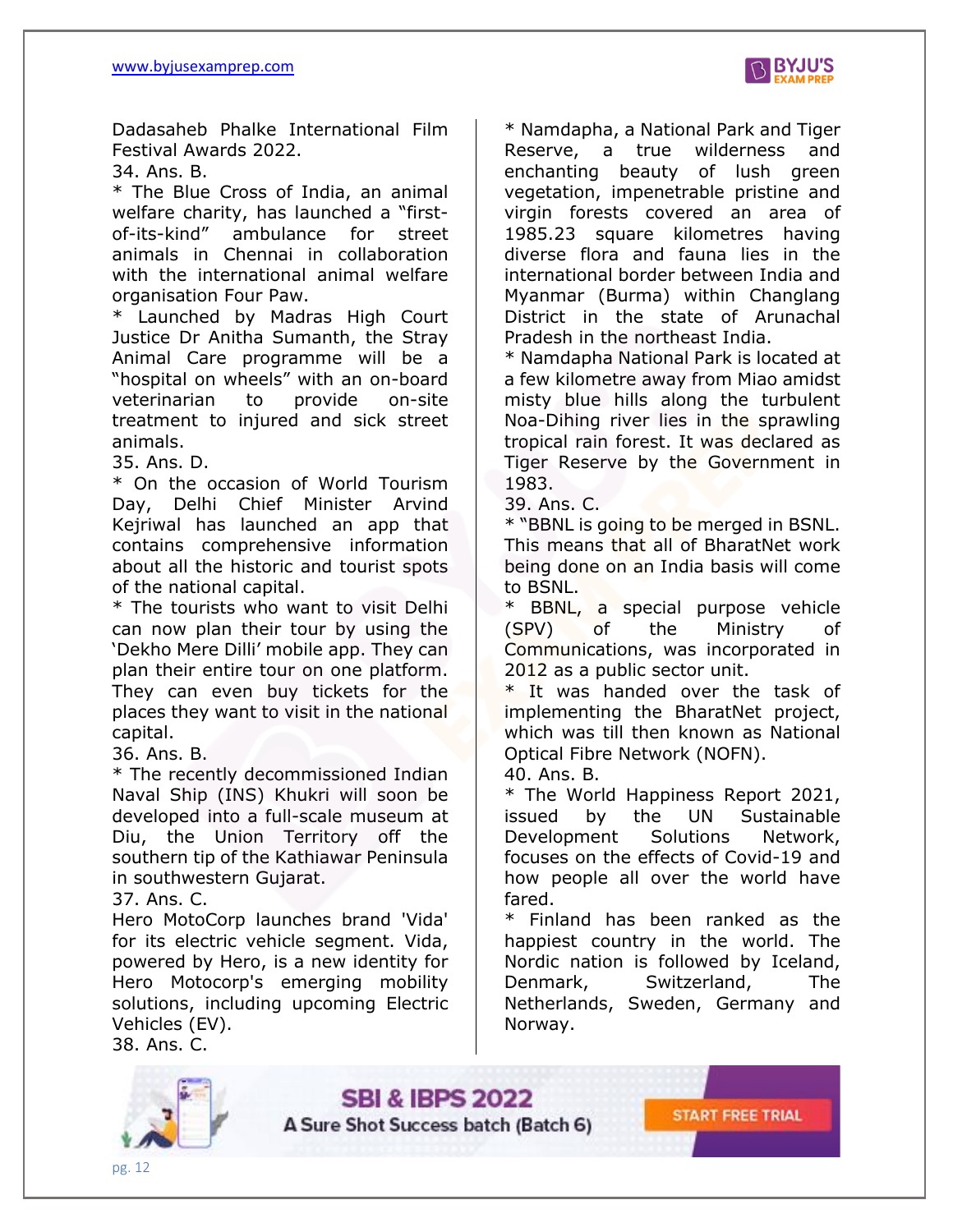

**START FREE TRIAL** 

\* India has been ranked136 out of 149 countries in the list of UN World Happiness Report 2021.

41. Ans. A.

\* To ease the VISA process, the Govt of India has developed a user-friendly mobile app namely SU-SWAGATAM (Visit India).

\* The App can be downloaded from Google Play Store for Android users and on App Store for IOS users.

\* The Mobile App SU-SWAGATAM has integrated requisite services enabling foreigners with facilities right from the visa application stage till their exit from the country.

\* Foreign nationals intending to visit India can use the app to fill visa forms (e-Visa & Regular/Paper Visa) and subsequently deposit, along with supporting documents for Regular / Paper visa as per existing practice. 42. Ans. C.

PARAM Shakti", a Petascale Supercomputer "at IIT Kharagpur, has been dedicated to the nation under National Supercomputing Mission (NSM) - a joint initiative of Ministry of Electronics and Information Technology (MeitY) and Department of Science and Technology (DST).



**SBI & IBPS 2022** A Sure Shot Success batch (Batch 6)